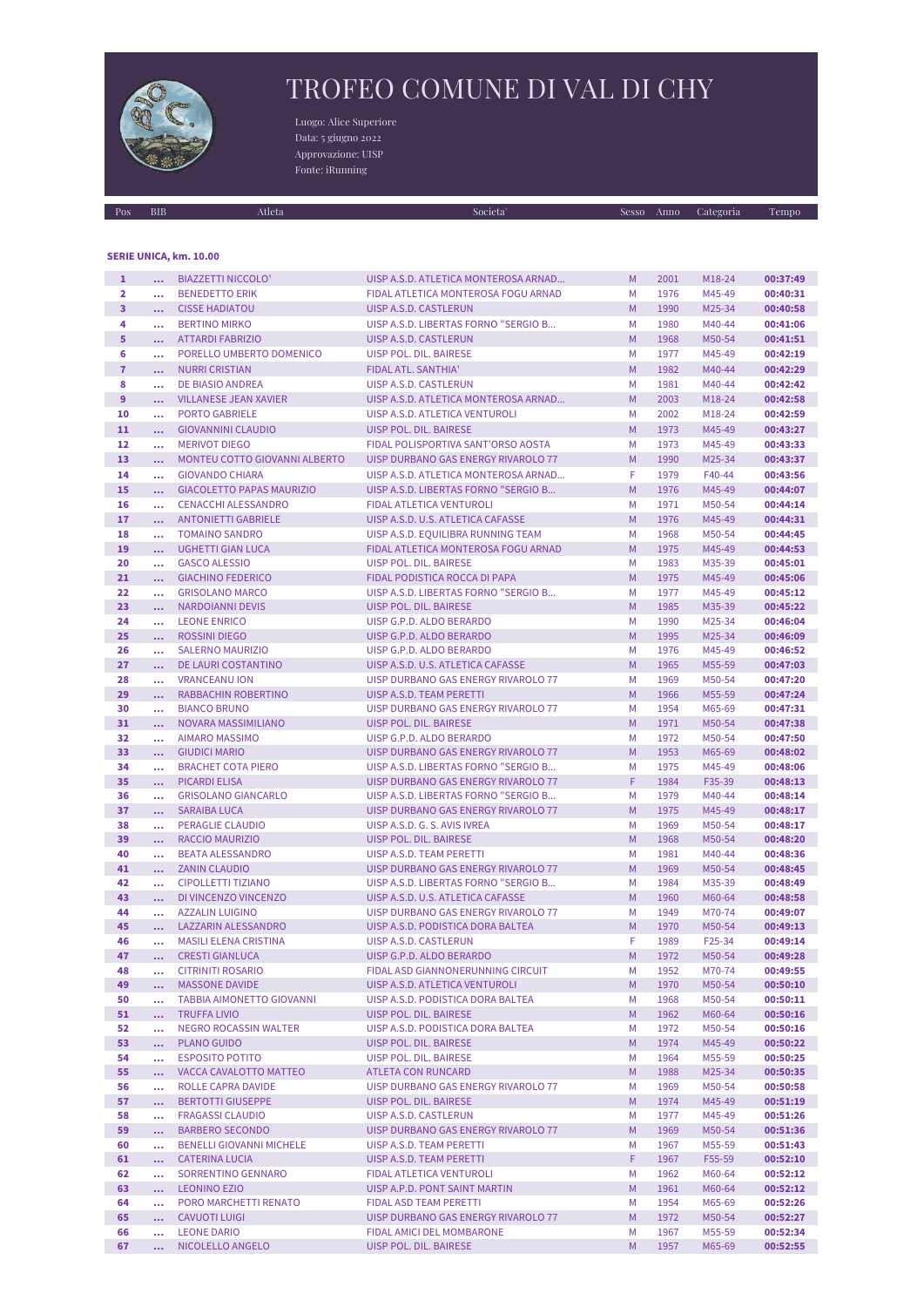

## TROFEO COMUNE DI VAL DI CHY

Luogo: Alice Superiore Data: 5 giugno 2022 Approvazione: UISP Fonte: iRunning

| Pos | <b>BIB</b> | Atleta                               | Societa'                             | Sesso | Anno | Categoria | Tempo    |
|-----|------------|--------------------------------------|--------------------------------------|-------|------|-----------|----------|
|     |            |                                      |                                      |       |      |           |          |
| 68  | $\cdots$   | <b>GOGLIO BARBARA</b>                | UISP G.P.D. ALDO BERARDO             | F     | 1973 | F45-49    | 00:52:59 |
| 69  | $\ddotsc$  | <b>BATTUELLO MAURIZIO</b>            | UISP A.S.D. PODISTICA LEINI'         | M     | 1965 | M55-59    | 00:53:03 |
| 70  | $\cdots$   | <b>VIGNA TON MICHELA</b>             | UISP A.S.D. G. S. AVIS IVREA         | F     | 1975 | F45-49    | 00:53:08 |
| 71  | $\ddotsc$  | <b>SOLDI GIAN LUIGI</b>              | UISP G.P.D. ALDO BERARDO             | M     | 1965 | M55-59    | 00:53:13 |
| 72  | $\cdots$   | <b>VOIGLIO MANUEL</b>                | UISP G.P.D. ALDO BERARDO             | M     | 1979 | M40-44    | 00:53:18 |
| 73  | $\ddotsc$  | <b>SOTTILE FRANCO</b>                | UISP POL. DIL. BAIRESE               | M     | 1958 | M60-64    | 00:53:20 |
| 74  |            | <b>MATTIODA ROBERTO</b>              | UISP A.S.D. TEAM PERETTI             | M     | 1968 | M50-54    | 00:53:22 |
| 75  | $\cdots$   | <b>PEN FABRIZIO</b>                  | UISP DURBANO GAS ENERGY RIVAROLO 77  | M     | 1964 | M55-59    | 00:53:24 |
| 76  | $\cdots$   | ANTONIONO CLAUDIO GUGLIELMO          | UISP DURBANO GAS ENERGY RIVAROLO 77  | M     | 1968 | M50-54    | 00:53:28 |
| 77  |            | <b>COSENTINO DANIELE</b>             | UISP POL. DIL. BAIRESE               | M     | 1965 | M55-59    | 00:53:32 |
| 78  | $\cdots$   | <b>VIT RENZO</b>                     | UISP POL. DIL. BAIRESE               | M     | 1966 | M55-59    | 00:53:34 |
|     | $\cdots$   |                                      |                                      | F     |      |           |          |
| 79  | $\ddotsc$  | <b>BOFFA DEBORA</b>                  | UISP A.S.D. CASTLERUN                |       | 1972 | F50-54    | 00:53:35 |
| 80  | $\cdots$   | <b>RONCON LUCA</b>                   | UISP G.P.D. ALDO BERARDO             | M     | 1976 | M45-49    | 00:53:38 |
| 81  | $\cdots$   | DE ALESSANDRI ANDREA                 | FIDAL POLISPORTIVA SANT'ORSO AOSTA   | M     | 1966 | M55-59    | 00:53:53 |
| 82  | $\cdots$   | <b>ROMANO MARCO</b>                  | UISP A.S.D. PODISTICA VALCHIUSELLA   | M     | 1985 | M35-39    | 00:54:02 |
| 83  |            | <b>GIANUSSO SAMANTA</b>              | FIDAL ATLETICA VENTUROLI             | F     | 1974 | F45-49    | 00:54:02 |
| 84  | $\cdots$   | <b>BELLINI FABIO</b>                 | UISP A.S.D. GRAY WOLF                | M     | 1991 | M25-34    | 00:54:05 |
| 85  | $\cdots$   | <b>REALE ROBERTO</b>                 | UISP POL. DIL. BAIRESE               | M     | 1984 | M35-39    | 00:54:35 |
| 86  | $\cdots$   | <b>MEZZANO MARINO</b>                | UISP A.S.D. LIBERTAS FORNO "SERGIO B | M     | 1968 | M50-54    | 00:54:48 |
| 87  | $\ddotsc$  | <b>DEANDREA DANILO</b>               | UISP POLISPORTIVA AMICI DEL MOMBARON | M     | 1967 | M55-59    | 00:54:59 |
| 88  | $\cdots$   | <b>PISEDDU ELENA</b>                 | <b>UISP POL. DIL. BAIRESE</b>        | F     | 1973 | F45-49    | 00:55:05 |
| 89  | $\ddotsc$  | <b>SARTORIS LUCA</b>                 | UISP G.P.D. ALDO BERARDO             | M     | 1973 | M45-49    | 00:55:09 |
| 90  |            | <b>DELAURENTI ANDREA</b>             | UISP G.P.D. ALDO BERARDO             | M     | 1987 | M35-39    | 00:55:30 |
| 91  |            | <b>BELLINO FABRIZIO</b>              | UISP A.S.D. PODISTICA DORA BALTEA    | M     | 1962 | M60-64    | 00:55:35 |
| 92  | $\cdots$   | <b>ACOTTO GAIO GIAN MARIO</b>        | UISP A.S.D. TEAM PERETTI             | M     | 1955 | M65-69    | 00:56:11 |
| 93  | $\cdots$   | <b>KULISHENKO OKSANA</b>             | UISP DURBANO GAS ENERGY RIVAROLO 77  | F     | 1975 | F45-49    | 00:56:19 |
| 94  | $\cdots$   | <b>FRANZINO ALBERTO</b>              | UISP A.S.D. PODISTICA DORA BALTEA    | M     | 1966 | M55-59    | 00:56:25 |
| 95  | $\ddotsc$  | <b>COGO MASSIMILIANO</b>             | UISP A.S.D. G. S. AVIS IVREA         | M     | 1969 | M50-54    | 00:56:43 |
| 96  | $\cdots$   | <b>BISON STEFANO</b>                 | UISP G.P.D. ALDO BERARDO             | M     | 1971 | M50-54    | 00:56:51 |
| 97  | $\ddotsc$  | <b>PELLEREY RENZO</b>                | UISP A.S.D. ATLETICA MONTEROSA ARNAD | M     | 1966 | M55-59    | 00:57:00 |
| 98  |            | <b>ZAMPIERI LUANA</b>                | UISP A.S.D. PODISTICA VALCHIUSELLA   | F     | 1973 | F45-49    | 00:57:43 |
|     | $\cdots$   |                                      |                                      | F     |      |           |          |
| 99  |            | <b>BRANCALEONI MONICA</b>            | UISP DURBANO GAS ENERGY RIVAROLO 77  |       | 1960 | F60-64    | 00:57:48 |
| 100 | $\cdots$   | <b>MARIONE SILVIA</b>                | UISP A.S.D. CASTLERUN                | F     | 1970 | F50-54    | 00:58:04 |
| 101 | $\ddotsc$  | <b>DI GENUA GIANLUCA</b>             | UISP PODISTICA VIGLIANO ASD          | M     | 1960 | M60-64    | 00:58:19 |
| 102 | $\cdots$   | <b>AIMO BOOT FABIO</b>               | UISP POLISPORTIVA AMICI DEL MOMBARON | M     | 1972 | M50-54    | 00:58:22 |
| 103 | $\cdots$   | <b>GHIGLIERI MASSIMILIANO PIETRO</b> | UISP POL. DIL. BAIRESE               | M     | 1975 | M45-49    | 00:58:25 |
| 104 |            | <b>BORRIONE ROBERTO</b>              | FIDAL BIO CORRENDO AVIS              | M     | 1971 | M50-54    | 00:58:27 |
| 105 | $\cdots$   | <b>CORTINA TOMMASO</b>               | UISP A.S.D. LIBERTAS FORNO "SERGIO B | M     | 1961 | M60-64    | 00:58:37 |
| 106 |            | <b>BOFFA CINZIA</b>                  | UISP A.S.D. CASTLERUN                | F     | 1981 | F40-44    | 00:58:39 |
| 107 | $\cdots$   | <b>TARRONE GIANCARLO</b>             | UISP A.S.D. ATLETICA MONTEROSA ARNAD | M     | 1963 | M55-59    | 00:58:53 |
| 108 | $\cdots$   | ROLANDO PAOLO GIUSEPPE               | UISP POL. DIL. BAIRESE               | M     | 1960 | M60-64    | 00:59:16 |
| 109 | $\cdots$   | <b>BERARDO MARCO ROBERTO</b>         | UISP G.P.D. ALDO BERARDO             | M     | 1971 | M50-54    | 00:59:16 |
| 110 | $\cdots$   | PERARDI MONICA ALESSANDRA            | UISP A.S.D. PODISTICA LEINI'         | F     | 1969 | F50-54    | 00:59:35 |
| 111 | $\cdots$   | <b>CRAVINI MARCO</b>                 | UISP POLISPORTIVA AMICI DEL MOMBARON | M     | 1950 | M70-74    | 00:59:41 |
| 112 | $\cdots$   | MINGOZZI VALERIO                     | UISP POL. DIL. BAIRESE               | M     | 1957 | M65-69    | 00:59:52 |
| 113 | $\ddotsc$  | <b>CENTRONI SILVANO</b>              | UISP POL. DIL. BAIRESE               | M     | 1963 | M55-59    | 00:59:57 |
| 114 | $\cdots$   | <b>MADLENA FULVIO</b>                | UISP POL. DIL. BAIRESE               | M     | 1954 | M65-69    | 01:00:09 |
| 115 | $\cdots$   | CAPOLONGO CELESTINO                  | UISP I CORRIDOI MANDRIA A.S.D.       | M     | 1956 | M65-69    | 01:00:17 |
| 116 | $\cdots$   | <b>BENZI MARTA</b>                   | ATLETA CON RUNCARD                   | F     | 1966 | F55-59    | 01:00:45 |
| 117 | $\cdots$   | <b>MARCHISIO DONATELLA</b>           | <b>UISP A.S.D. NEXT 42,195</b>       | F     | 1962 | F60-64    | 01:00:49 |
| 118 | $\cdots$   | ALVAREZ ALAYO ELIZA MARIZA           | UISP PODISTICA VIGLIANO ASD          | F     | 1971 | F50-54    | 01:00:54 |
| 119 | $\cdots$   | <b>BELLINO ENRICO</b>                | UISP A.S.D. PODISTICA DORA BALTEA    | M     | 1991 | M25-34    | 01:00:55 |
| 120 |            | <b>BUONINCONTI GIOVANNI</b>          | UISP A.S.D. PODISTICA TORINO         | M     | 1974 | M45-49    | 01:01:30 |
| 121 | $\cdots$   | <b>BERTOTTI RICCARDO</b>             | UISP DURBANO GAS ENERGY RIVAROLO 77  | M     | 1972 | M50-54    | 01:02:00 |
| 122 | $\cdots$   | SCOZZAFAVA ANTONIO                   | UISP A.S.D. LIBERTAS FORNO "SERGIO B | M     | 1956 | M65-69    | 01:02:36 |
| 123 |            | <b>TRAPASSO LUIGI</b>                | UISP POL. DIL. BAIRESE               | M     | 1973 | M45-49    | 01:02:39 |
|     |            | <b>RONDELLI GUIDO</b>                | FIDAL ATLETICA VENTUROLI             | M     | 1952 |           |          |
| 124 | $\cdots$   |                                      |                                      |       |      | M70-74    | 01:02:40 |
| 125 | $\cdots$   | FARINELLA ANDREA                     | UISP POL. DIL. BAIRESE               | M     | 1973 | M45-49    | 01:02:57 |
| 126 | $\cdots$   | CIBINEL ALESSANDRO                   | UISP A.S.D. ATLETICA MONTEROSA ARNAD | M     | 1986 | M35-39    | 01:03:01 |
| 127 | $\cdots$   | <b>VERTHUY AMATO LIVIO</b>           | FIDAL A.P.D. PONT-SAINT-MARTIN       | M     | 1951 | M70-74    | 01:03:41 |
| 128 | $\cdots$   | <b>MEDAINA LINO</b>                  | UISP POL. DIL. BAIRESE               | M     | 1958 | M60-64    | 01:03:45 |
| 129 | $\cdots$   | PIANO SILVIA                         | UISP POL. DIL. BAIRESE               | F     | 1958 | F60-64    | 01:04:07 |
| 130 | $\cdots$   | <b>MARRETTA CATERINA</b>             | FIDAL ATLETICA VENTUROLI             | F     | 1963 | F55-59    | 01:04:12 |
| 131 | $\cdots$   | <b>BOGLINO EZIO</b>                  | UISP A.S.D. PODISTICA VALCHIUSELLA   | M     | 1954 | M65-69    | 01:04:14 |
| 132 | $\cdots$   | MEGALE EVA PAMELA                    | UISP POL. DIL. BAIRESE               | F     | 1977 | F45-49    | 01:04:15 |
| 133 | $\cdots$   | <b>CESIANO LUCA</b>                  | UISP A.S.D. ATLETICA VENTUROLI       | M     | 1979 | M40-44    | 01:04:17 |
| 134 | $\cdots$   | <b>MONFERRATO GIULIANO</b>           | UISP A.S.D. EQUILIBRA RUNNING TEAM   | M     | 1963 | M55-59    | 01:04:37 |
| 135 | $\cdots$   | PERINO LUCA                          | UISP DURBANO GAS ENERGY RIVAROLO 77  | M     | 1988 | M25-34    | 01:04:41 |
| 136 | $\cdots$   | TIUS MAGGIA LORELLA                  | UISP A.S.D. PODISTICA DORA BALTEA    | F     | 1964 | F55-59    | 01:05:51 |
| 137 | $\ddotsc$  | <b>MEGALE ANTONIO</b>                | UISP POL. DIL. BAIRESE               | M     | 1948 | M70-74    | 01:06:24 |
| 138 | $\ddotsc$  | <b>GAMBA ALDO</b>                    | UISP A.S.D. ATLETICA MONTEROSA ARNAD | M     | 1948 | M70-74    | 01:06:41 |